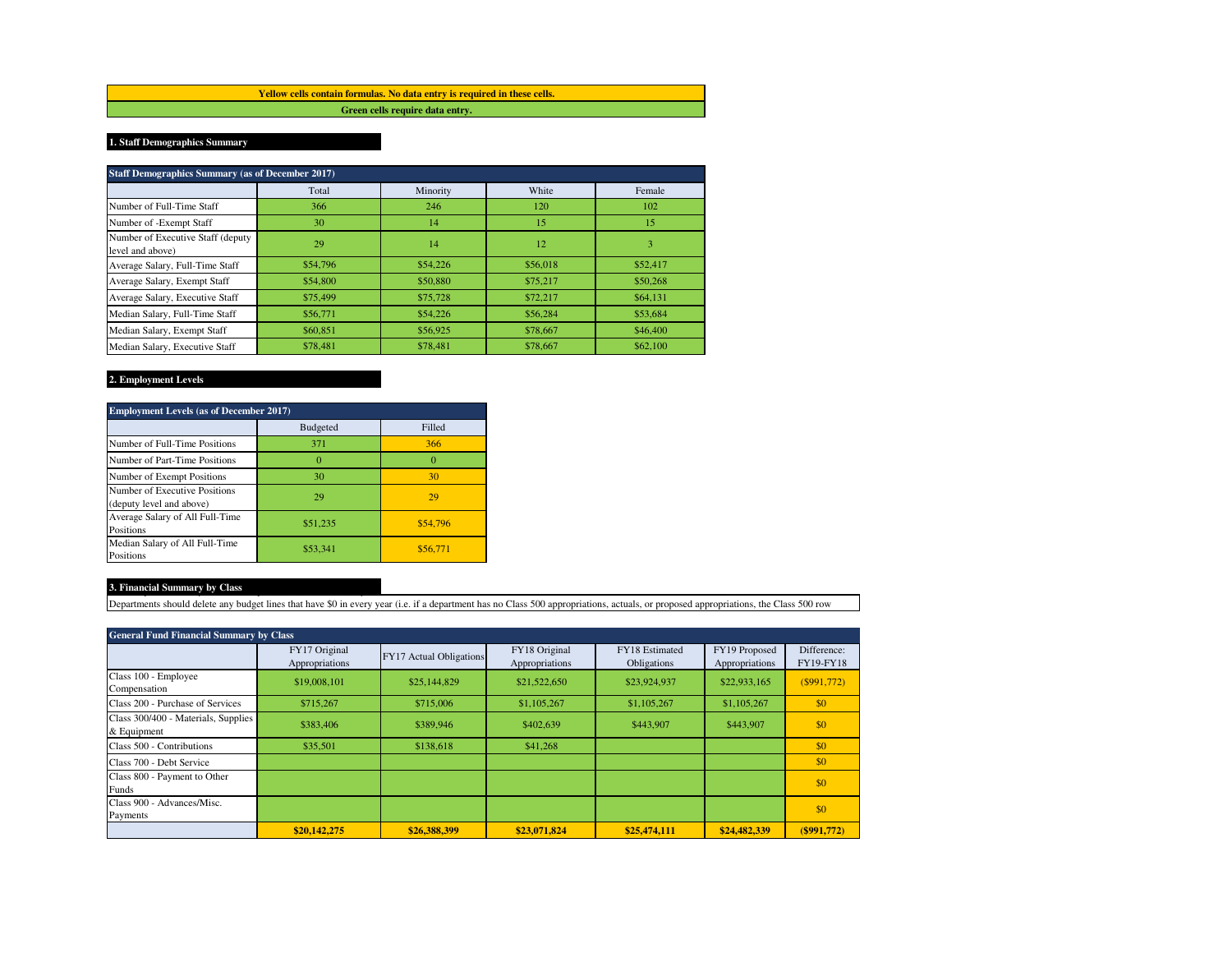"Large" is defined as exceeding \$32,000 (meaning that an RFP was required).

| <b>M/W/DSBE Participation on Large Professional Services Contracts</b> |                         |                                           |                       |                            |                               |                                                 |                                            |                                                |                                                 |                                                                                                                  |                                                      |
|------------------------------------------------------------------------|-------------------------|-------------------------------------------|-----------------------|----------------------------|-------------------------------|-------------------------------------------------|--------------------------------------------|------------------------------------------------|-------------------------------------------------|------------------------------------------------------------------------------------------------------------------|------------------------------------------------------|
| Top Five Largest Contracts, FY18                                       |                         |                                           |                       |                            |                               |                                                 |                                            |                                                |                                                 |                                                                                                                  |                                                      |
| Vendor Name                                                            | Service Provided        | Dollar Amount of<br>Contract<br>\$401,435 | <b>RFP</b> Issue Date | <b>Contract Start Date</b> | Ranges in RFP<br>MBE:<br>WBE: | $%$ of<br>M/W/DSBE<br>Participation<br>Achieved | \$ Value of<br>Participation<br>\$0<br>\$0 | Total %<br>M/W/DSBE Participation<br>All DSBEs | Total \$<br>Value<br>Participation<br>All DSBEs | Local<br><b>Business</b><br>(principal<br>place of<br>business<br>located within<br>City limits)<br>[yes $/$ no] | Waiver for<br>Living Wage<br>Compliance?<br>[yes/no] |
| Philadelphia Catering Company                                          | sandwich delivery       |                                           | 8/26/2015             | 5/1/2016                   | DSBE:                         | 31%                                             | \$126,035                                  | 31%                                            | \$126,035                                       |                                                                                                                  |                                                      |
| Bortnic, Karl                                                          | Computer and techincal  |                                           |                       |                            | MBE:                          |                                                 |                                            |                                                |                                                 |                                                                                                                  |                                                      |
| <b>Carrow Consulting</b>                                               | <b>Service Provided</b> |                                           |                       |                            | WBE:                          |                                                 |                                            |                                                |                                                 |                                                                                                                  |                                                      |
| 1919 Panama ST. Phila. Pa. 19130                                       |                         | \$19,800                                  |                       |                            | DSBE:                         | 2%                                              |                                            |                                                |                                                 |                                                                                                                  |                                                      |
| Teleosoft                                                              | Computer and software   |                                           |                       |                            | MBE:                          |                                                 |                                            |                                                |                                                 |                                                                                                                  |                                                      |
| 1700 7th Avenue                                                        | servvices               |                                           |                       |                            | WBE:                          |                                                 |                                            |                                                |                                                 |                                                                                                                  |                                                      |
| York Pa. 17403                                                         |                         | \$197,216                                 |                       |                            | DSBE:                         | 15%                                             |                                            |                                                |                                                 |                                                                                                                  |                                                      |
|                                                                        |                         |                                           |                       |                            | MBE:                          | $0\%$                                           | \$0                                        |                                                |                                                 |                                                                                                                  |                                                      |
|                                                                        |                         | \$586,554                                 |                       |                            | WBE:                          | 100%                                            | \$586,554                                  |                                                |                                                 |                                                                                                                  |                                                      |
| <b>Cardine Grant</b>                                                   |                         |                                           |                       |                            | DSBE:                         | 46%                                             |                                            | 146%                                           | \$586,554                                       |                                                                                                                  |                                                      |
| Keaveney, John                                                         |                         |                                           |                       |                            | MBE:                          |                                                 |                                            |                                                |                                                 |                                                                                                                  |                                                      |
| 9723 Lockwood Road                                                     |                         |                                           |                       |                            | WBE:                          |                                                 |                                            |                                                |                                                 |                                                                                                                  |                                                      |
| Philadelphia Pa 19115                                                  |                         | \$32,425                                  |                       |                            | DSBE:                         | 3%                                              |                                            |                                                |                                                 |                                                                                                                  |                                                      |
| Isdaner & Co                                                           |                         |                                           |                       |                            | MBE:                          |                                                 |                                            |                                                |                                                 |                                                                                                                  |                                                      |
| 1500 Walnut Street                                                     |                         |                                           |                       |                            | WBE:                          |                                                 |                                            |                                                |                                                 |                                                                                                                  |                                                      |
| Philadelphia Pa. 19131                                                 |                         | \$23,288                                  |                       |                            | DSBE:                         | 2%                                              |                                            |                                                |                                                 |                                                                                                                  |                                                      |
|                                                                        |                         |                                           |                       |                            | MBE:                          |                                                 | \$0                                        |                                                |                                                 |                                                                                                                  |                                                      |
|                                                                        |                         |                                           |                       |                            | WBE:                          |                                                 | \$0                                        |                                                |                                                 |                                                                                                                  |                                                      |
| <b>Eatible Delights</b>                                                | food service            | \$13,571                                  | 6/28/2017             | 7/25/2017                  | DSBE:                         | 1%                                              | \$144                                      | $1\%$                                          | \$144                                           |                                                                                                                  |                                                      |
|                                                                        |                         |                                           |                       |                            | MBE:                          |                                                 | \$0                                        |                                                |                                                 |                                                                                                                  |                                                      |
|                                                                        |                         |                                           |                       |                            | WBE:                          |                                                 | \$0                                        |                                                |                                                 |                                                                                                                  |                                                      |
| Mattew J Ryan Veterinary Hospital                                      | Veterinary              | \$4,326                                   | 3/30/2016             | 7/1/2017                   | DSBE:                         | $0\%$                                           | \$15                                       | $0\%$                                          | \$15                                            |                                                                                                                  |                                                      |
|                                                                        |                         |                                           |                       |                            |                               |                                                 |                                            |                                                |                                                 |                                                                                                                  |                                                      |
|                                                                        |                         |                                           |                       |                            |                               |                                                 |                                            |                                                |                                                 |                                                                                                                  |                                                      |
| Total                                                                  |                         | \$1,278,615                               |                       |                            |                               | 100%                                            |                                            |                                                |                                                 |                                                                                                                  |                                                      |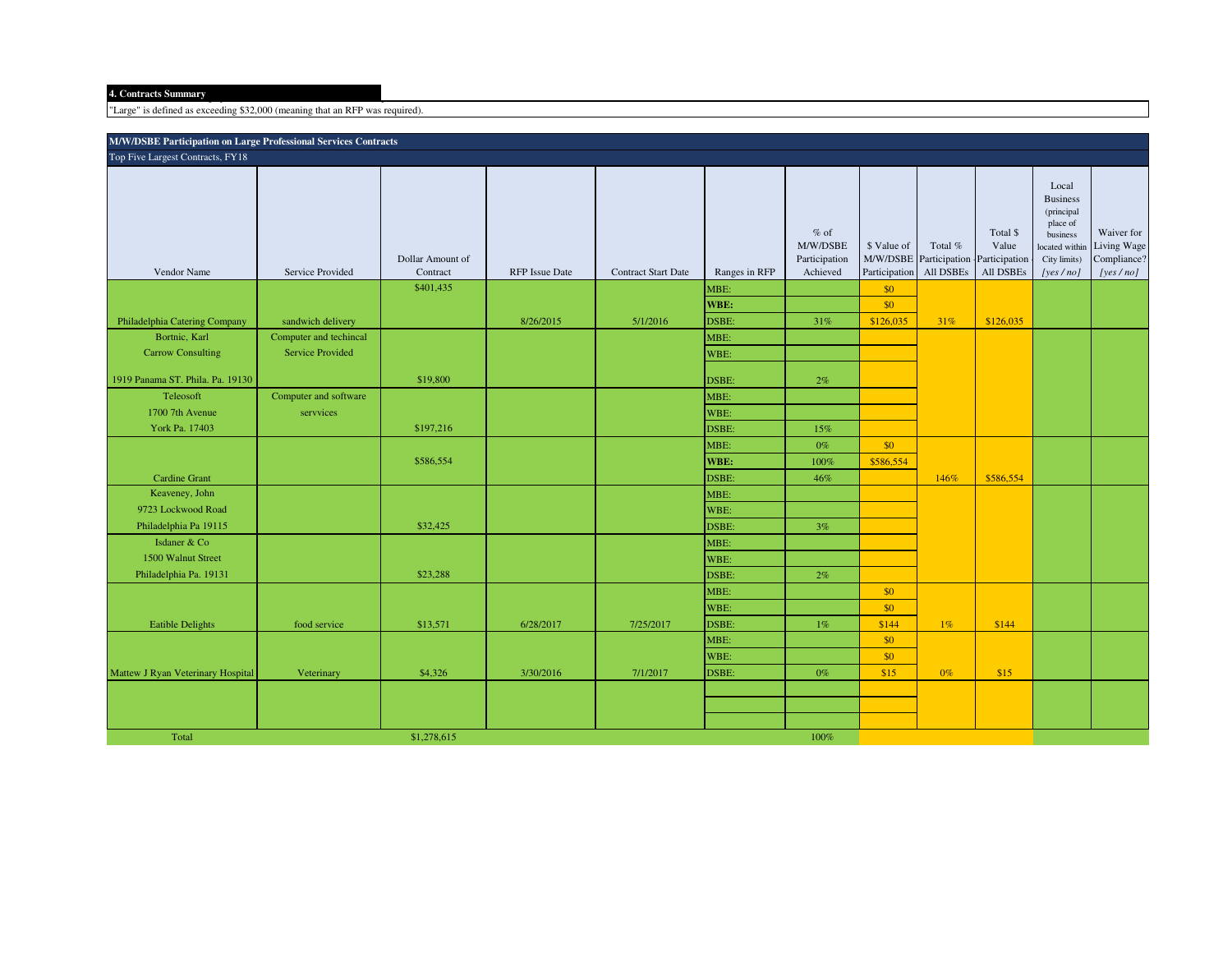| <b>Non-Profit Vendor Demographics</b> |            |          |
|---------------------------------------|------------|----------|
| [Non-Profit Vendor's Name]            | Minority % | Female % |
| Workforce                             |            |          |
| Executive                             |            |          |
| Board                                 |            |          |
| [Non-Profit Vendor's Name]            | Minority % | Female % |
| Workforce                             |            |          |
| Executive                             |            |          |
| Board                                 |            |          |
| [Non-Profit Vendor's Name]            | Minority % | Female % |
| Workforce                             |            |          |
| Executive                             |            |          |
| Board                                 |            |          |
| [Non-Profit Vendor's Name]            | Minority % | Female % |
| Workforce                             |            |          |
| Executive                             |            |          |
| Board                                 |            |          |
| [Non-Profit Vendor's Name]            | Minority % | Female % |
| Workforce                             |            |          |
| Executive                             |            |          |
| Board                                 |            |          |

| <b>5. Performance Measures Table.</b> |  |
|---------------------------------------|--|

The Budget Office will copy this table in from the Five Year Plan.

## **6. Participation Rate and Goal**

The Contract Participation Goal table is for **all** contracts (Public Works, SS&E, and Professional Services, combined).

| <b>Contracts Summary (Professional Services only)</b> |             |             |             |           |             |                       |  |
|-------------------------------------------------------|-------------|-------------|-------------|-----------|-------------|-----------------------|--|
|                                                       | <b>FY13</b> | <b>FY14</b> | <b>FY15</b> | FY16      | <b>FY17</b> | FY18 YTD<br>(Q1 & Q2) |  |
| Total amount of contracts                             |             |             |             | \$423,756 | \$1,001,560 |                       |  |
| Total amount to M/W/DSBE                              |             |             |             |           |             |                       |  |
| <b>Participation Rate</b>                             | #DIV/0!     | #DIV/0!     | #DIV/0!     | $0\%$     | $0\%$       | #DIV/0!               |  |

| Total IVI WIDSDE Contract Participation Goal (Public Works; Services, Supplies & Equipment; and Professional |             |             |             |  |  |  |  |
|--------------------------------------------------------------------------------------------------------------|-------------|-------------|-------------|--|--|--|--|
| Services combined)                                                                                           |             |             |             |  |  |  |  |
|                                                                                                              | <b>FY17</b> | <b>FY18</b> | <b>FY19</b> |  |  |  |  |
| M/W/DSBE Contract Participation                                                                              |             |             |             |  |  |  |  |
| Goal                                                                                                         |             |             |             |  |  |  |  |

| 7. Staff<br>Demographics                                            |  |
|---------------------------------------------------------------------|--|
| <b>Biracial</b><br>s should be included under "Other."<br>employees |  |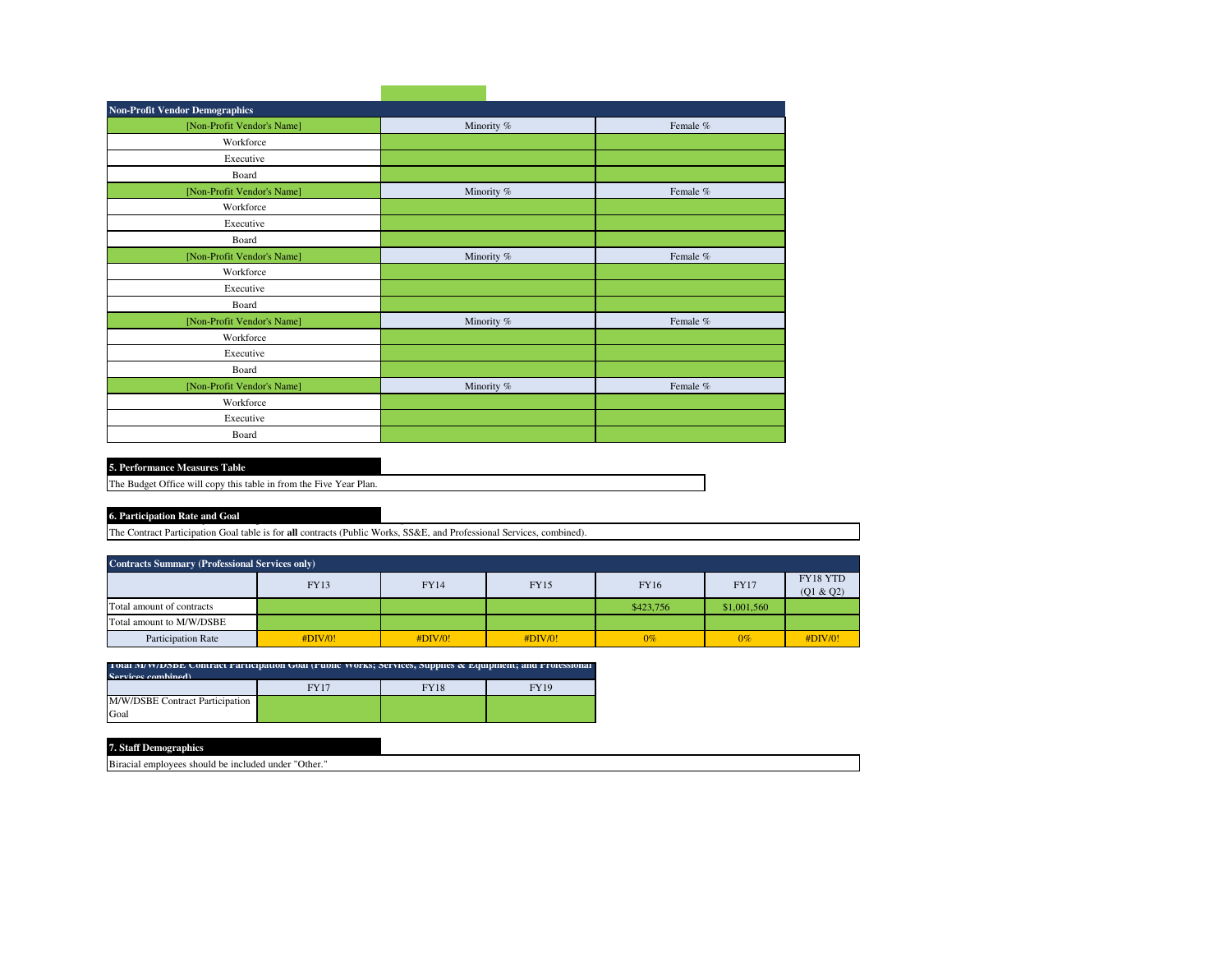|                      | <b>Staff Demographics (as of December 2017)</b> |                  |                      |                        |                                   |  |  |  |
|----------------------|-------------------------------------------------|------------------|----------------------|------------------------|-----------------------------------|--|--|--|
|                      | <b>Full-Time Staff</b>                          |                  |                      | <b>Executive Staff</b> |                                   |  |  |  |
|                      | Male                                            | Female           |                      | Male                   | Female                            |  |  |  |
|                      | African-American                                | African-American |                      |                        | African-American African-American |  |  |  |
| Total                | 125                                             | 76               | Total                | 15                     | 6                                 |  |  |  |
| % of Total           | 34%                                             | 21%              | % of Total           | 4%                     | 2%                                |  |  |  |
| Average Salary       |                                                 |                  | Average Salary       |                        |                                   |  |  |  |
| Median Salary        |                                                 |                  | <b>Median Salary</b> |                        |                                   |  |  |  |
|                      | White                                           | White            |                      | White                  | White                             |  |  |  |
| Total                | 104                                             | 16               | Total                | 12                     | 1                                 |  |  |  |
| % of Total           | 28%                                             | 4%               | % of Total           | 3%                     | $0\%$                             |  |  |  |
| Average Salary       |                                                 |                  | Average Salary       |                        |                                   |  |  |  |
| <b>Median Salary</b> |                                                 |                  | <b>Median Salary</b> |                        |                                   |  |  |  |
|                      | Hispanic                                        | Hispanic         |                      | Hispanic               | Hispanic                          |  |  |  |
| Total                | 30                                              | 10               | Total                | 1                      | $\overline{2}$                    |  |  |  |
| % of Total           | 8%                                              | 2%               | % of Total           | $0\%$                  | 1%                                |  |  |  |
| Average Salary       |                                                 |                  | Average Salary       |                        |                                   |  |  |  |
| Median Salary        |                                                 |                  | <b>Median Salary</b> |                        |                                   |  |  |  |
|                      | Asian                                           | Asian            |                      | Asian                  | Asian                             |  |  |  |
| Total                | $\mathbf{1}$                                    |                  | Total                |                        |                                   |  |  |  |
| % of Total           | $0\%$                                           | #DIV/0!          | % of Total           | #DIV/0!                | #DIV/0!                           |  |  |  |
| Average Salary       |                                                 |                  | Average Salary       |                        |                                   |  |  |  |
| Median Salary        |                                                 |                  | <b>Median Salary</b> |                        |                                   |  |  |  |
|                      | Other                                           | Other            |                      | Other                  | Other                             |  |  |  |
| Total                | 4                                               |                  | Total                |                        |                                   |  |  |  |
| % of Total           | 1%                                              | #DIV/0!          | % of Total           | #DIV/0!                | #DIV/0!                           |  |  |  |
| Average Salary       |                                                 |                  | Average Salary       |                        |                                   |  |  |  |
| Median Salary        |                                                 |                  | Median Salary        |                        |                                   |  |  |  |
|                      | Bilingual                                       | Bilingual        |                      | Bilingual              | Bilingual                         |  |  |  |
| Total                |                                                 |                  | Total                |                        |                                   |  |  |  |
| % of Total           | #DIV/0!                                         | #DIV/0!          | % of Total           | #DIV/0!                | #DIV/0!                           |  |  |  |
| Average Salary       |                                                 |                  | Average Salary       |                        |                                   |  |  |  |
| <b>Median Salary</b> |                                                 |                  | <b>Median Salary</b> |                        |                                   |  |  |  |
|                      | Male                                            | Female           |                      | Male                   | Female                            |  |  |  |
| Total                |                                                 |                  | Total                |                        |                                   |  |  |  |
| % of Total           | #DIV/0!                                         | #DIV/0!          | % of Total           | #DIV/0!                | #DIV/0!                           |  |  |  |
| Average Salary       |                                                 |                  | Average Salary       |                        |                                   |  |  |  |
| <b>Median Salary</b> |                                                 |                  | <b>Median Salary</b> |                        |                                   |  |  |  |

**Detail for non-binary employees, if applicable**: